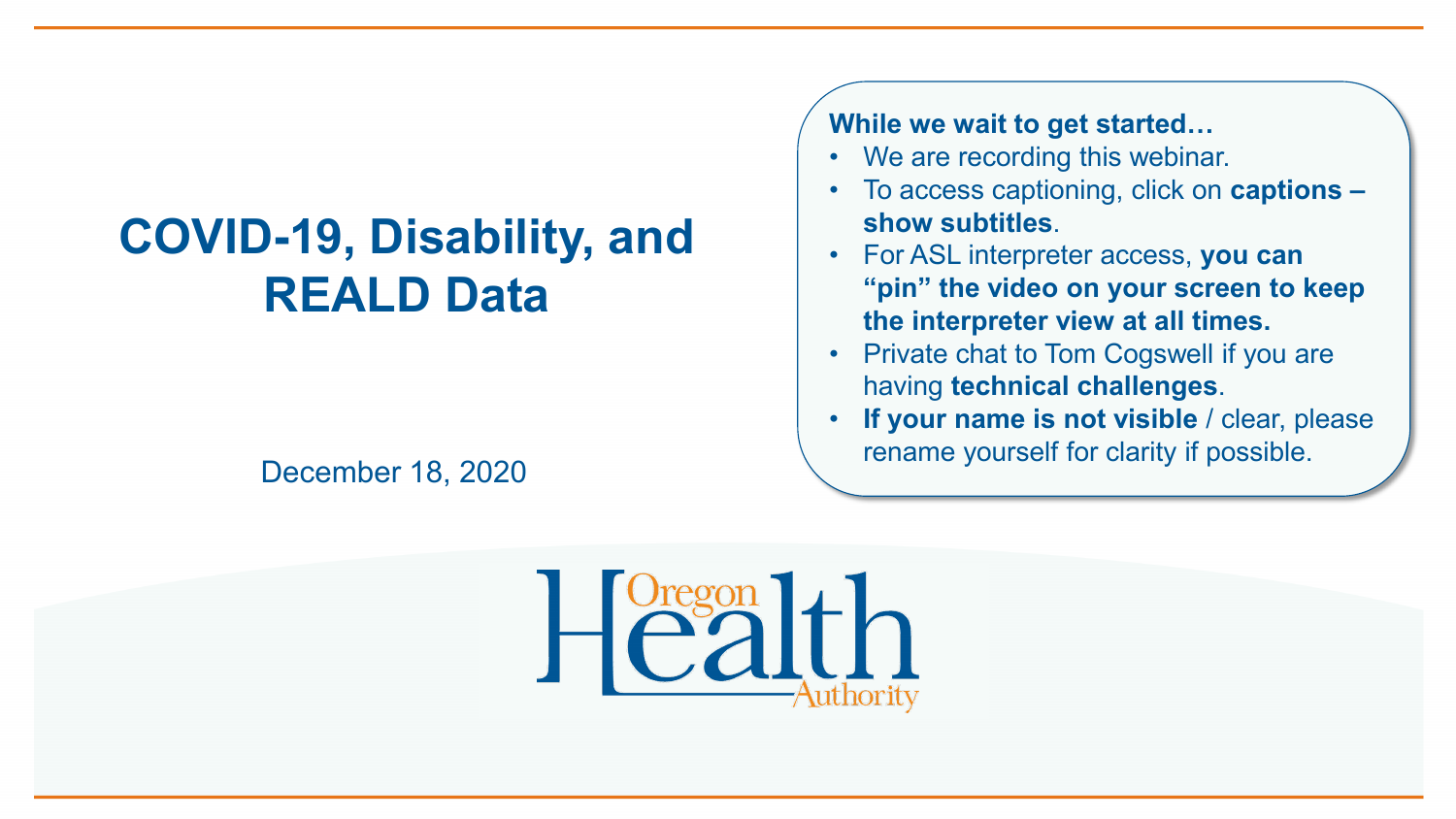## **Welcome and structure for today**

- Introductions
	- OHA staff:
		- Tom Cogswell, OHA Transformation Center
		- Marjorie McGee, OHA Equity and Inclusion Division [MARJORIE.G.MCGEE@dhsoha.state.or.us](mailto:MARJORIE.G.MCGEE@dhsoha.state.or.us)
	- Presenter and Panel Moderator: Gloria Krahn
	- Panelists:
		- Kathleen Bogart
		- Tamyca Branam
		- Ian Jaquiss
		- Monica Moore
		- Carole Zoom

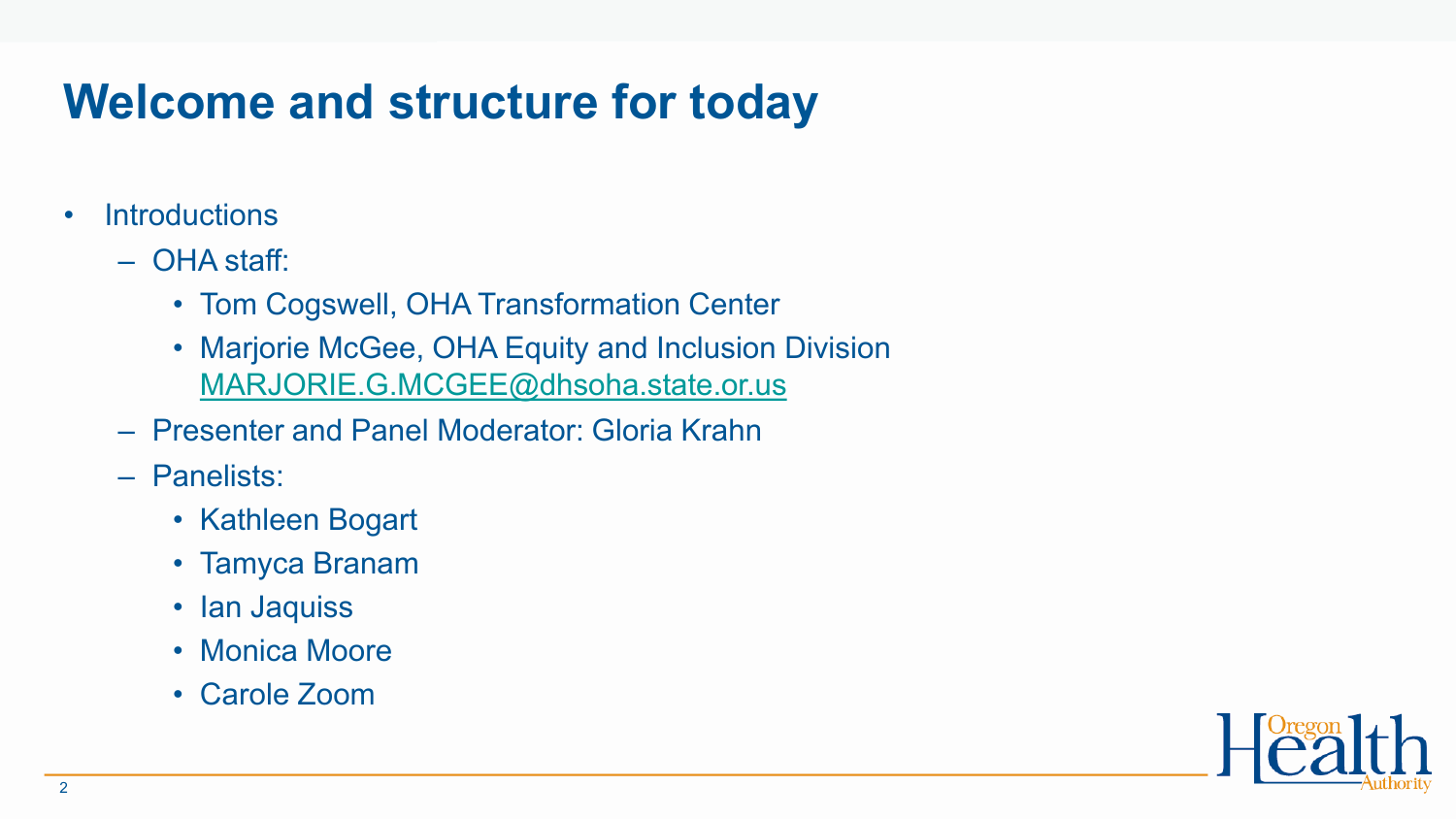#### **Purpose**

- To address two issues:
	- COVID-19 and its impact on persons with disabilities
	- Implementation of OHA disability questions within the REALD question set.
- Format:
	- Disability questions in REALD
	- Brief presentation on COVID and people with disabilities
	- Panel discussion of people with disabilities on health care experiences



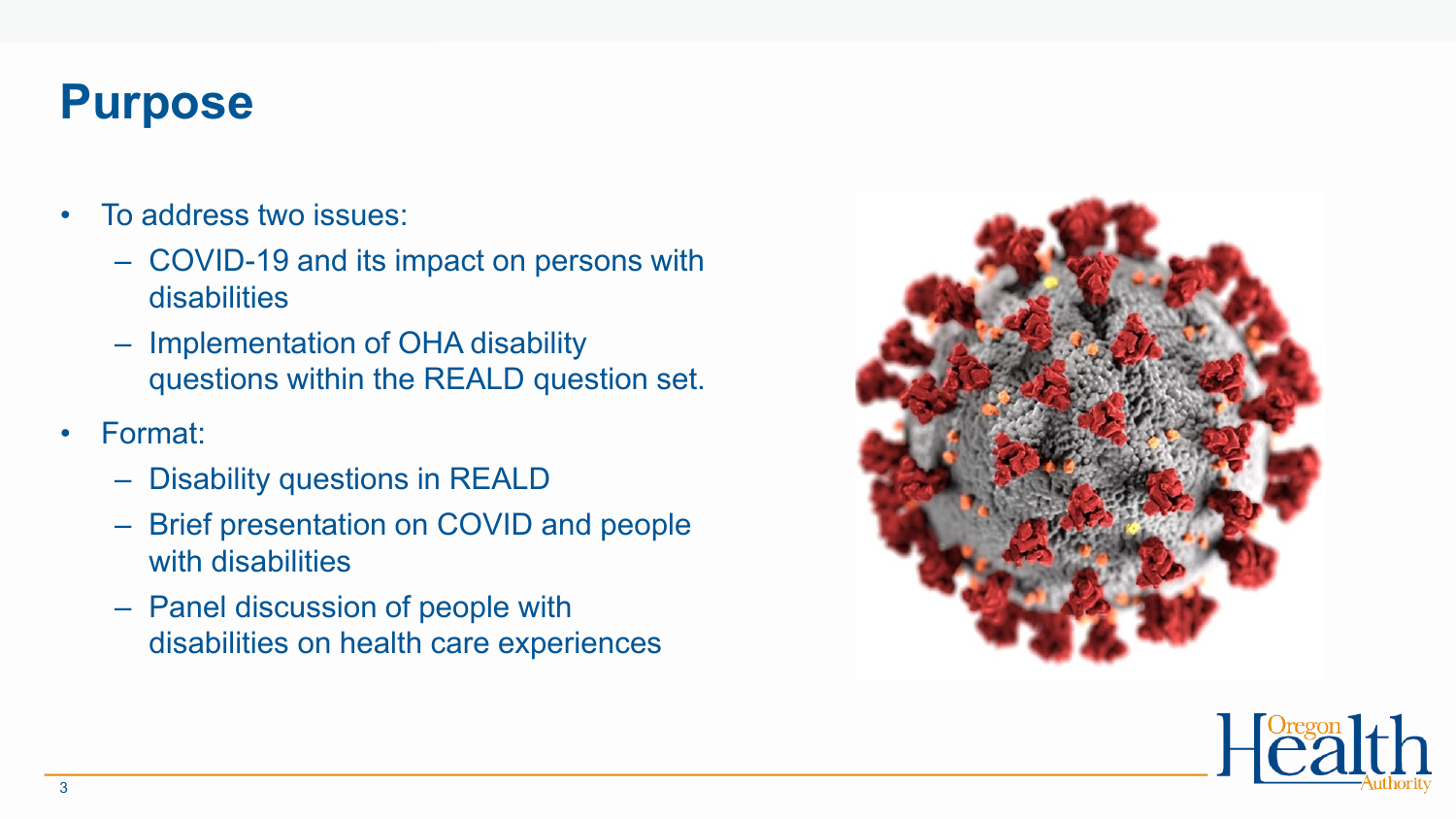# **Approaches and challenges in defining disability1**

#### **Approaches**

- Disability as a **demographic variable** to define a population and identify and address inequities
- REALD disability questions use a **functional limitation approach** to help overcome challenges in defining disability as a demographic.

#### **Challenges**

- Great diversity among people with disabilities:
	- When the disability was acquired
	- Type of disability
	- Combinations of disabilities
- Stigmatization hinders "disability" pride
	- Most do not identify as disabled

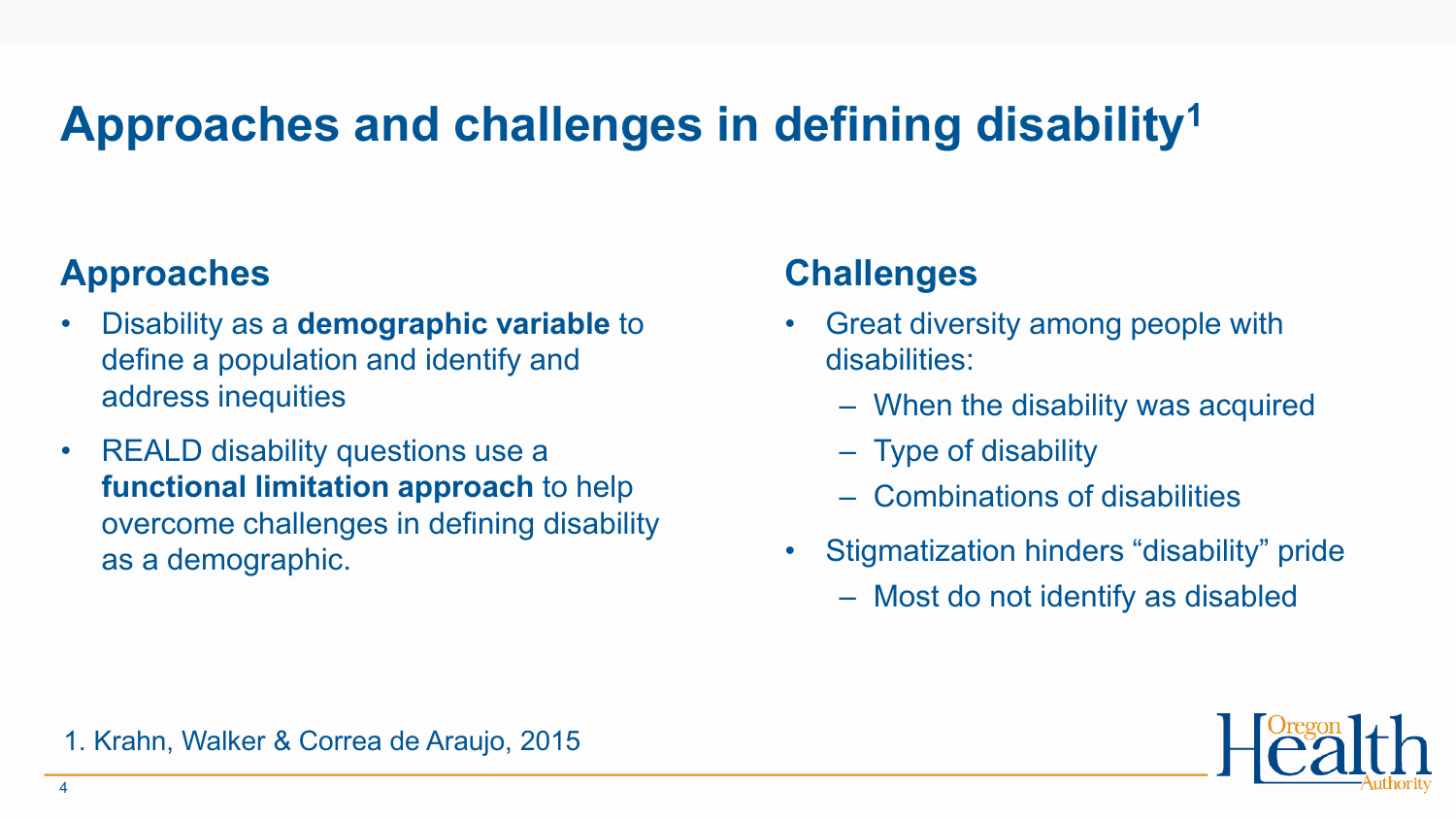# **Disability questions in REALD**

All ages (hearing, vision):

- Are you deaf or have serious difficulty *hearing*?
- Are you blind or have serious difficulty *seeing*, even when wearing glasses?

Ages 5 and up (mobility, cognitive, learning, communicating, self-care):

- Do you have serious difficulty *walking or climbing stairs*?
- Because of a physical, mental, or emotional problem, do you have serious difficulty *remembering, concentrating*, or making decisions?
- Do you have serious difficulty *learning* how to do things most people your age can learn?
- Using your usual (customary) language, do you have serious difficulty *communicating* (for example understanding or being understood by others)?
- Do you have difficulty *bathing or dressing*?

Ages 15 and up (independent living, mental health):

- Because of a physical, mental, or emotional problem, do you have difficulty *doing errands alone* such as visiting a doctor's office or shopping?
- Do you have serious difficulty with the following: *mood, intense feelings, controlling* your *behavior, or experiencing delusions or hallucinations*?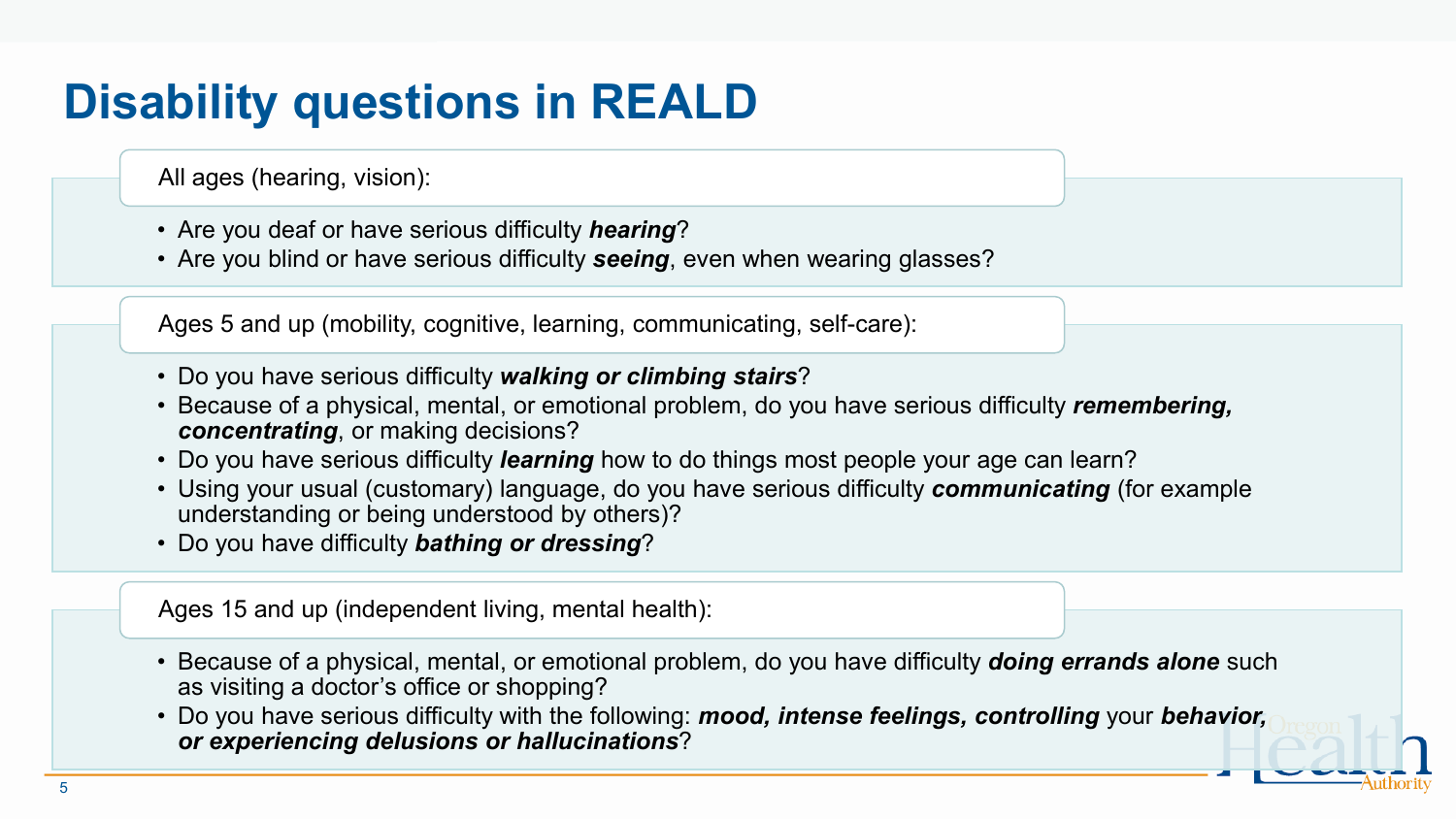## **"Age at onset" questions**

- There is a follow-up question if a person answers yes.
	- "At what age did this condition begin?"
- "Age at onset" questions allow us to:
	- Understand impact of differences in social determinants within groups so that we can identify and address inequities.
	- Enable a life course perspective, which recognizes that health trajectories are particularly affected at certain times in life.



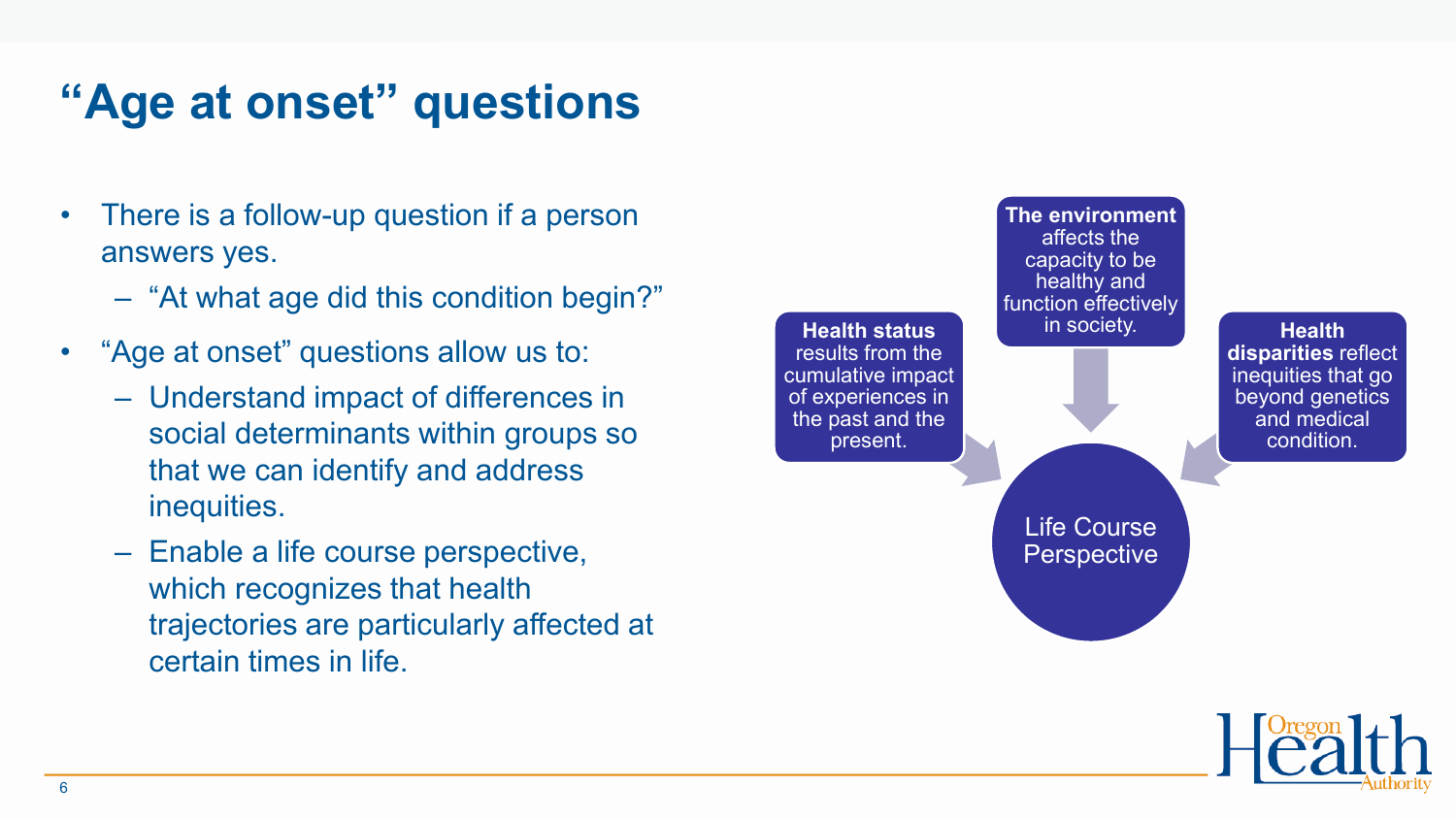## **COVID-19 and vulnerable populations**

- Early concerns about COVID-19 and people with disabilities
	- International community1 *(The Lancet)*
	- $-$  CDC<sup>2</sup>
	- $-$  Advocacy groups<sup>3</sup>
- Concerns of:
	- Vulnerability for getting COVID-19
	- Loss of direct care/interpreter support in health care settings and residences
	- Ventilators being taken from people with disabilities
	- Vaccination access
- 1. Armitage et al, 2020
- 2. Boyle et al, 2020
- 3. Sabatello et al, 2020

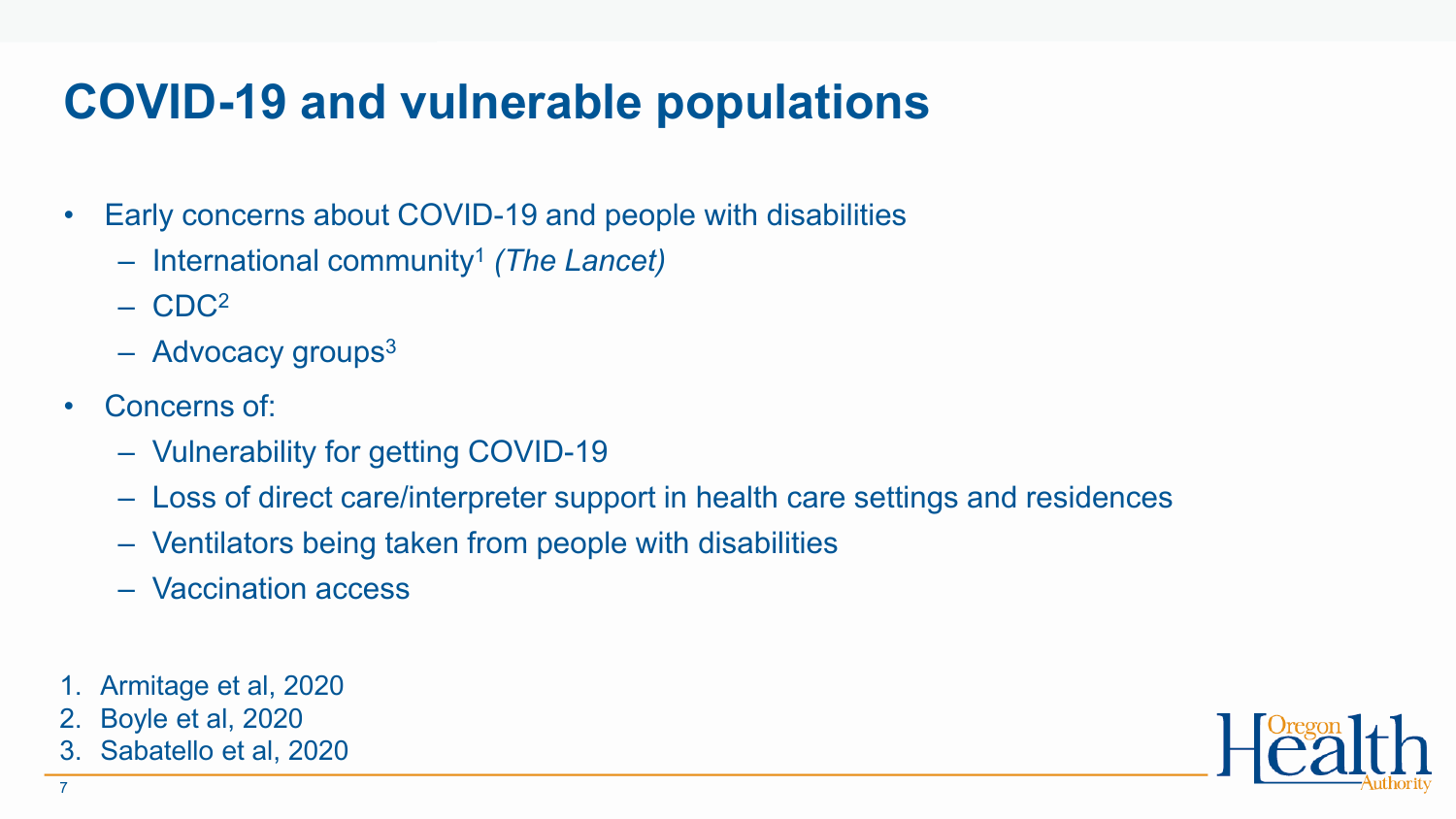#### **What we know so far….**

- Vulnerability:
	- COVID-19 is over-represented among people with disabilities, people of color, and poorer people1
- Loss of support in health care settings and residences:
	- Inadequate ASL language access for deaf people2
	- Initial ban on support people in health care settings
	- Less support from direct care workers (through illness or safety-driven decisions that limit direct contact)
- Ventilators being taken from people with disabilities: Not occurring
- Vaccination access: Requires advocacy and monitoring<sup>3</sup>
- 1. Chakraborty, 2020;
- 2. Kushalnager & Ammons, 2020
- 3. <https://www.cdc.gov/coronavirus/2019-ncov/vaccines/recommendations-process.html>

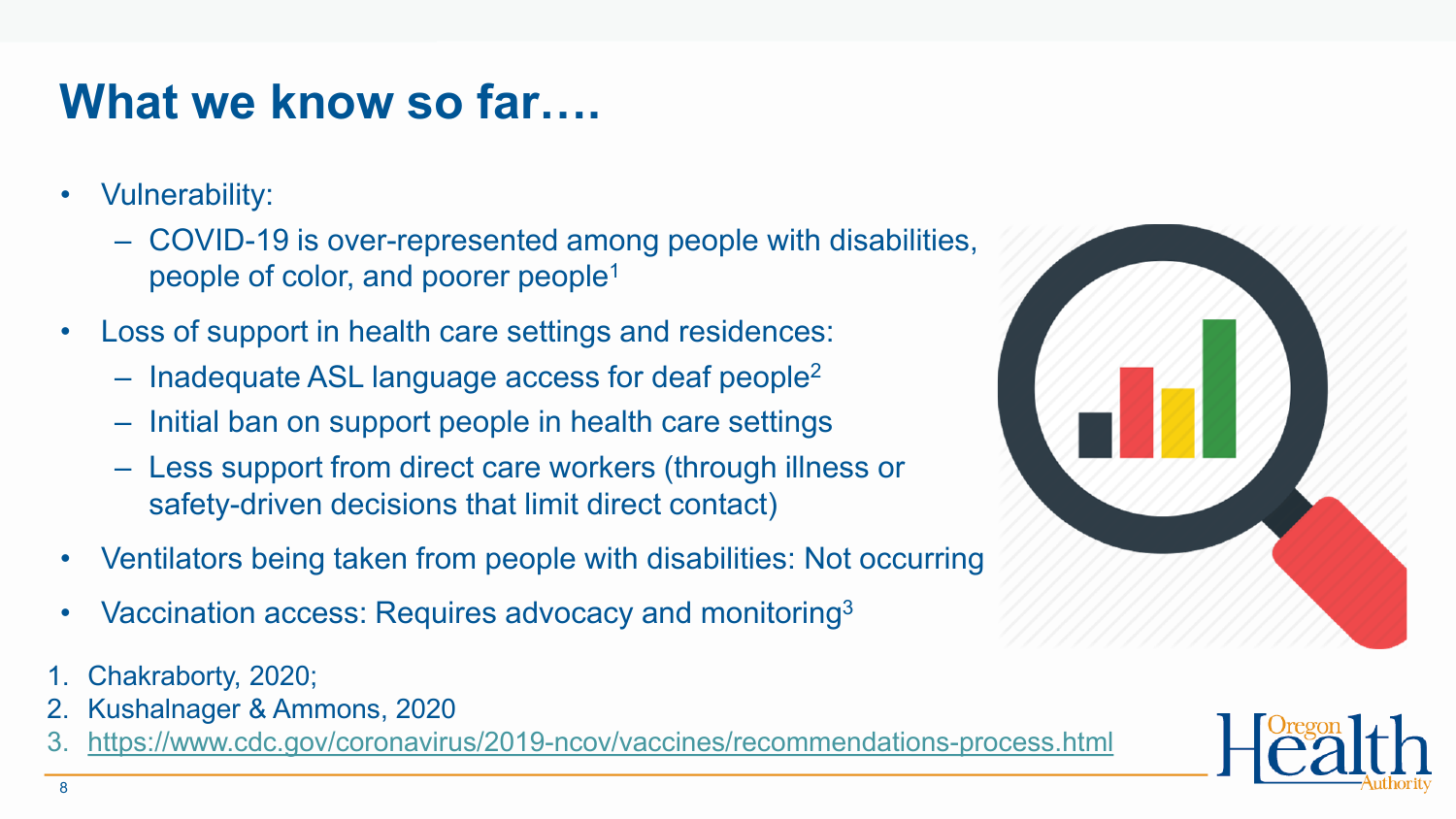#### **COVID-19 outcomes for adults with IDD, New York State**

#### **Residential Setting Reports1 (53% reporting)**

|                                              | <b>With</b> | Gen'l |                   |
|----------------------------------------------|-------------|-------|-------------------|
| <b>Outcome</b>                               | <b>IDD</b>  | Pop.  | <b>Difference</b> |
| <b>Cases (per</b><br>100,000)                | 7,481       | 1,910 | $\sim$ 4 X higher |
| <b>Case-fatality</b><br>(#deaths/<br>#cases) | 15.0%       | 7.9%  | $\sim$ 2 X higher |

#### **COVID-19 TriNetX Data2**

|                    | <b>With</b> | Gen'l      |                   |
|--------------------|-------------|------------|-------------------|
| <b>Outcome</b>     | <b>IDD</b>  | Pop.       | <b>Difference</b> |
| Case-              | 5.1%        | 5.4%       | Same              |
| fatality           |             |            |                   |
| overall            |             |            |                   |
| <b>Case-</b>       | 1.6%        | $< 0.01\%$ | Much higher       |
| fatality           |             |            |                   |
| $\le$ /= 17 years  |             |            |                   |
| Case-              | 4.5%        | 2.7%       | $\sim$ 1.6 X      |
| fatality           |             |            | higher            |
| <b>18-74 years</b> |             |            |                   |

1. Landes, Turk, et al, May 2020

2. Turk, Landes et al, May 2020

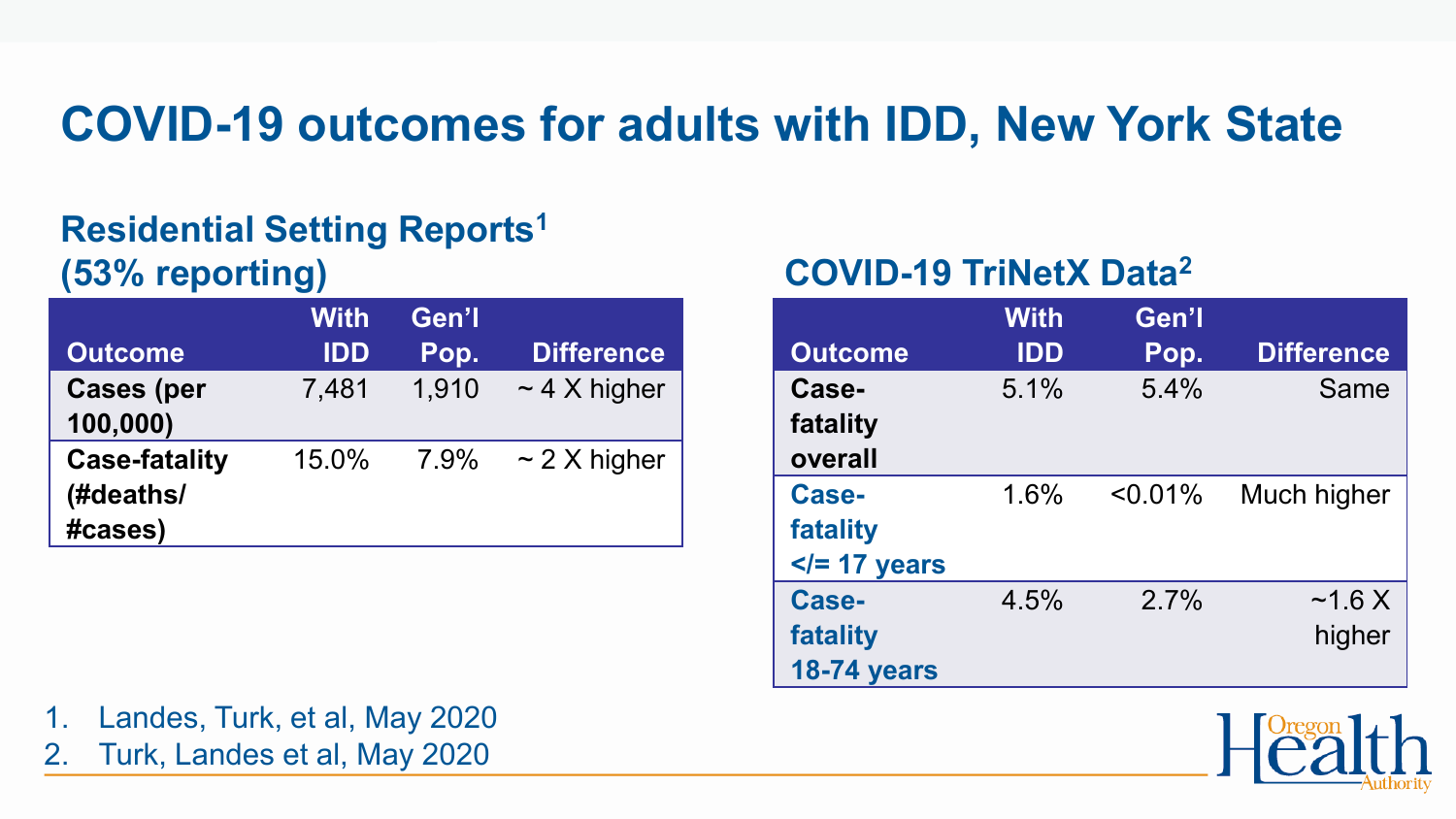#### **Vulnerabilities of people with disabilities for COVID-19**

- **1. C**omorbidities
- **2. C**ommunities
- **3. C**ommunication

**4. D**ata



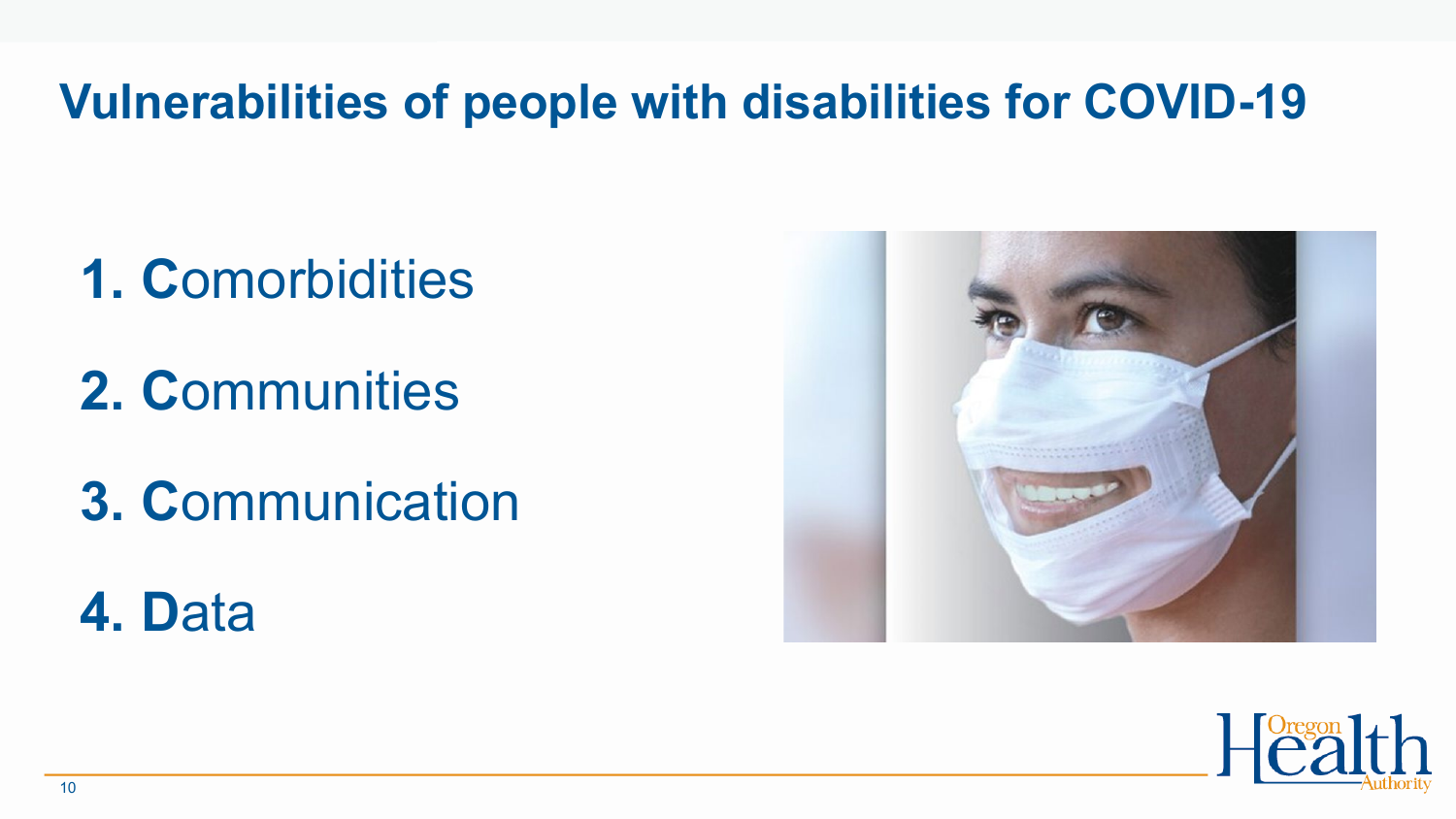# **Today's panel:**

- Kathleen Bogart
- Tamyca Branam
- Ian Jaquiss
- Monica Moore
- Carole Zoom

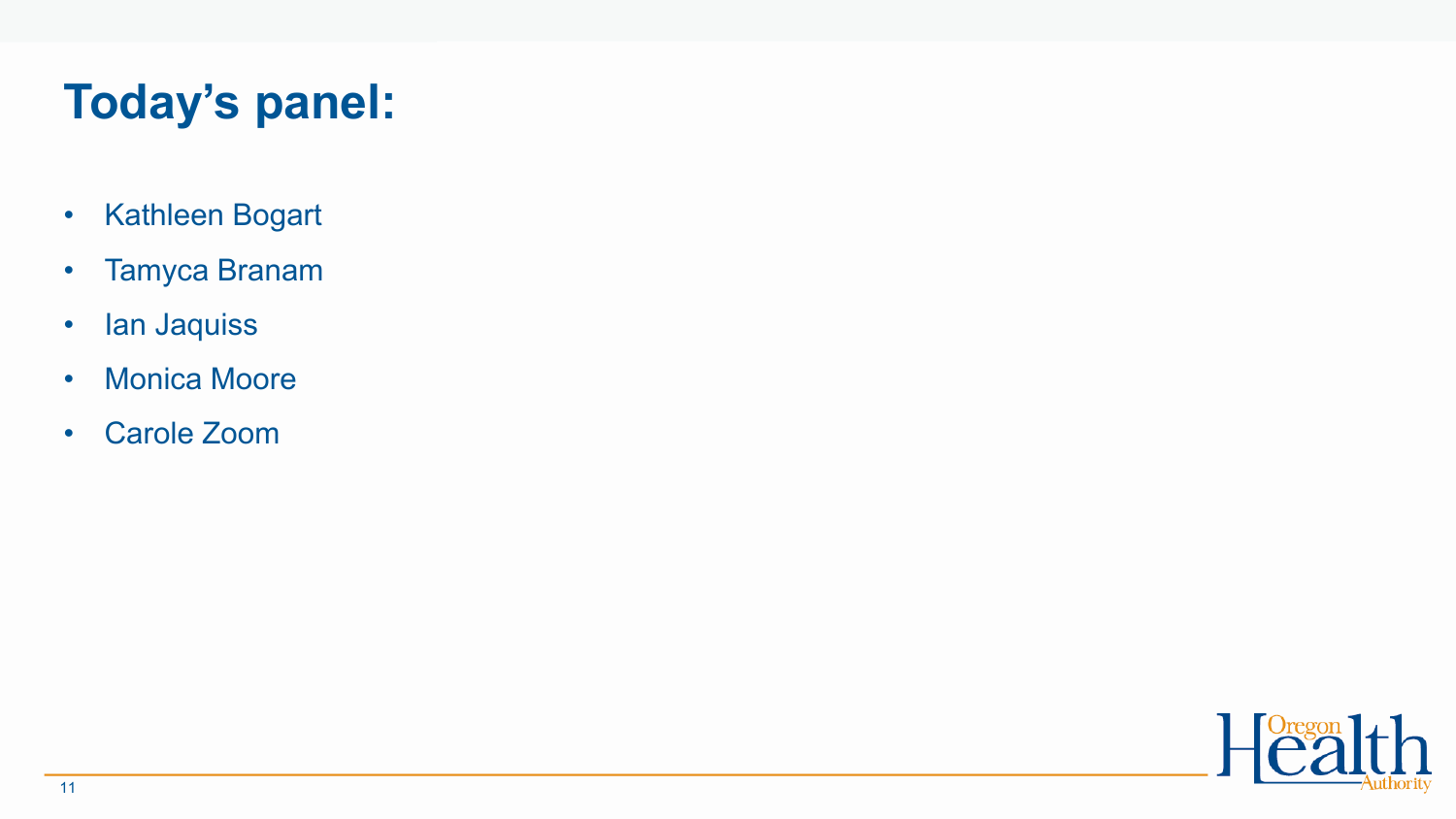# **Closing questions**

COVID-19, Disability, and REALD Data

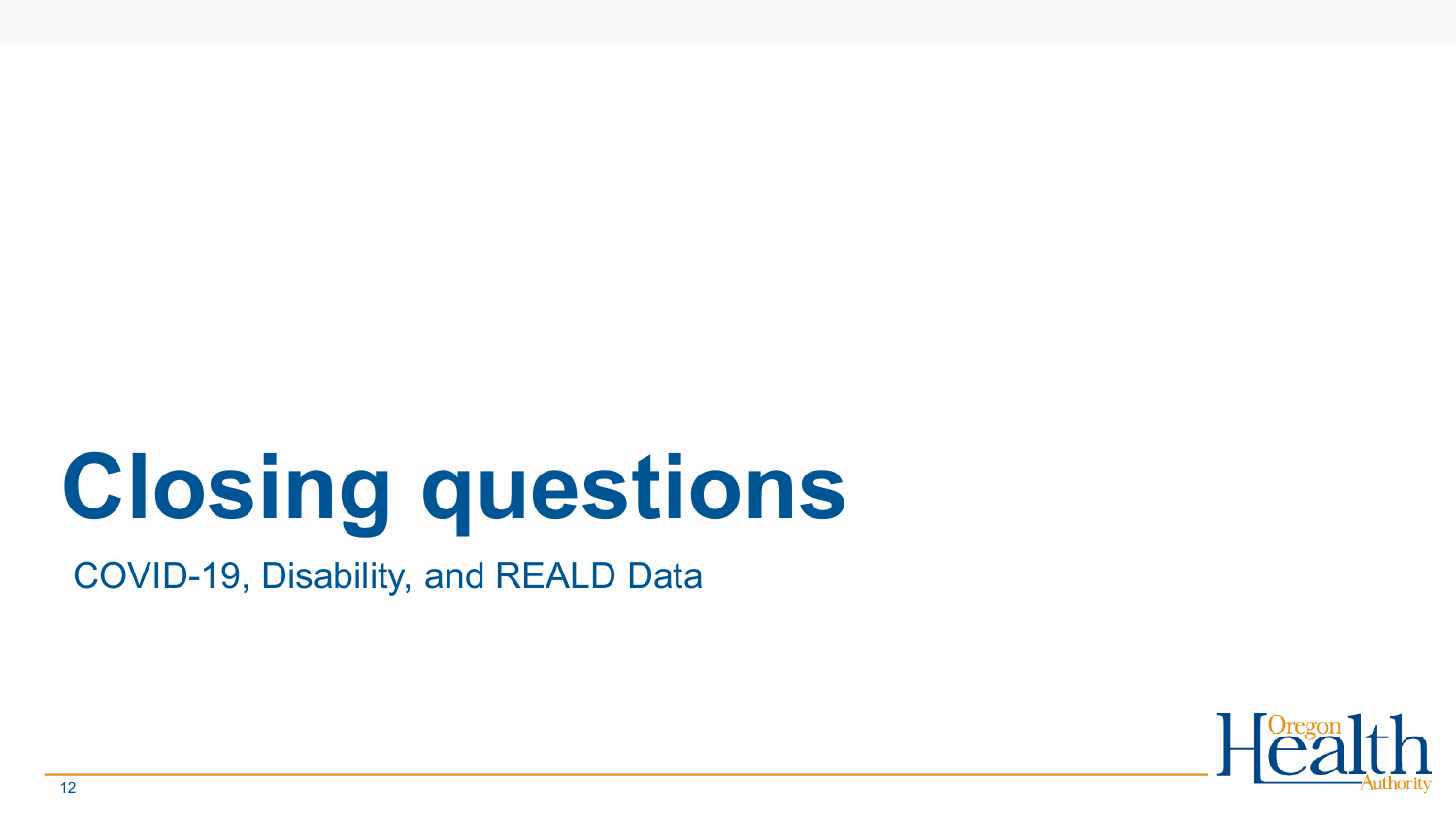#### **References**

Armitage R & Nellums LB. (March 27, 2020) The COVID-19 response must be disability inclusive. The Lancet Public Health. Correspondence, Volume 4, Issue 5, E257, May 01,2020 Published: March 27, 2020. [https://doi.org/10.1016/S2468-2667\(20\)30076-1](https://doi.org/10.1016/S2468-2667(20)30076-1)

Chakraborty J. Social inequities in the distribution of COVID-19: An intra-categorical analysis of people with disabilities in the U.S [published online ahead of print, 2020 Sep 18]. *Disabil Health J*. 2020;101007. doi:10.1016/j.dhjo.2020.101007

Krahn, GL, Walker DK, Correa –De-Aruajo, R. (2015). People with disabilities are an unrecognized health disparity population. American Journal of Public Health, 2015:105(52): S198-S206.

Kushalnager & Ammons, 2020 CCPH Webinar: COVID-19 Research with Deaf People who use American Sign Language

Landes SD, Turk MA, Formica MK, McDonald KE, Stevens JD. (2020) COVID-19 outcomes among people with intellectual and developmental disability living in residential group homes in New York State. Disability and Health Journal, 13 (4): <https://doi.org/10.1016/j.dhjo.2020.100969>

Mudrick N., Breslin M., Nielsen KA. *et al.* (2020) Can disability accommodation needs stored in electronic health records help providers prepare for patient visits? A qualitative study. *BMC Health Serv Res* **20,** 958 (2020). https://doi.org/10.1186/s12913-020-05808-z

Sabatello M, Burke TB, McDonald KE, & Appelbaum PS, (2020). [Disability, ethics, and health care in the COVID-19 pandemic,](https://ajph.aphapublications.org/doi/abs/10.2105/AJPH.2020.305837) American Journal of Public Health 110, 1523-1527, [https://doi.org/10.2105/AJPH.2020.305837](https://ajph.aphapublications.org/doi/abs/10.2105/AJPH.2020.305837)

Turk MA, Landes SD, Formica MK, Goss KD. (2020) Intellectual and developmental disability and COVID-19 case-fatality trends: TriNetX analysis. Disability and Health Journal, 13(4)<https://doi.org/10.1016/j.dhjo.2020.100969>